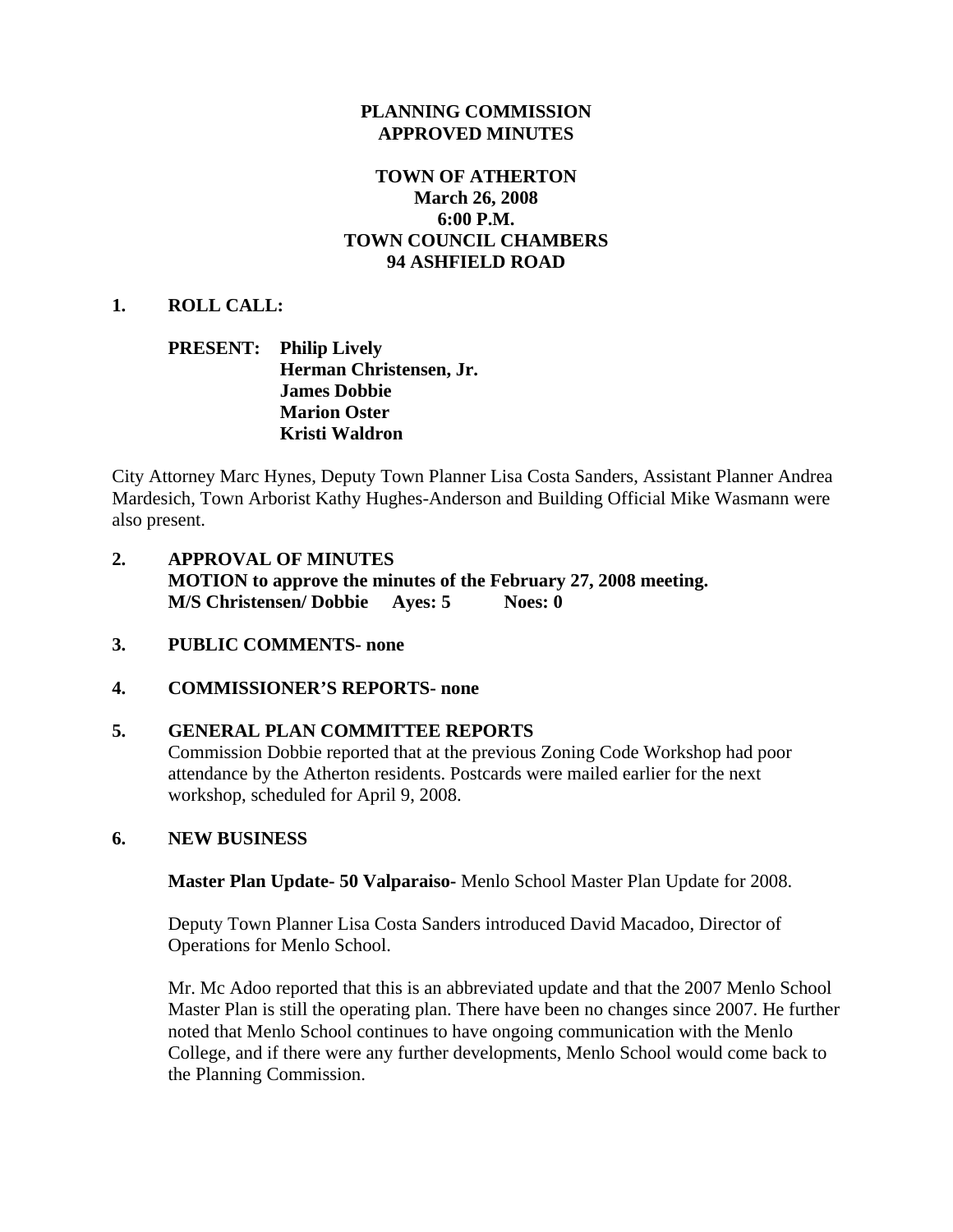> Commissioner Dobbie noted that the Town has not received the documentation regarding the ownership of land as promised by the attorney for Menlo College.

> Commissioner Christensen asked about meetings with the neighborhood. Mr. MacAdoo responded that there is a "neighborhood-working group", and they have not had their annual meeting yet.

## OPEN PUBLIC HEARING

Melinda Kawert- 98 Michaels Way noted that the "neighborhood-working group" did not meet before School requested the Conditional Use Permit. Commissioner Christensen asked how many residents attend these meetings. Ms. Kawert responded that 6-8 families are represented.

## CLOSE PUBLIC HEARING

Commission Lively noted the amendment to the agenda from accept to receive the Master Plan.

**MOTION to receive of the Menlo School Master Plan Update for filing. M/S Lively/ Dobbie Ayes: 5 Noes: 0**

## **PUBLIC HEARINGS**

**7. Heritage Tree Removal Permit- 101 Hawthorne Drive-**Heritage Tree Removal Permit to all the removal of one heritage tree. Atherton Municipal Code Section 8.10

Assistant Planner Andrea Mardesich presented the staff report and indicated Staff support for the removal of one Modesto Ash heritage tree. Ms. Mardesich noted that the pool house is 13 feet from the proposed tree and 8 feet from the garage. In addition, Ms. Mardesich noted that the applicant did submit plans for the structures today.

Commission Lively noted that the plans are not stamped by any one from the town and there are no signatures.

Deputy Town Planner, Lisa Costa Sanders clarified that Staff has not completed the review of the plans relating to other zoning code items. She further suggested condition four be added to require issuance of a building permit prior to the heritage tree removal..

## OPEN PUBLIC HEARING

Dan Thompson, Designer for the applicant introduced himself and noted that the home was demolished and all fees were paid.

Chair Oster questioned how the plans for the new residence differ from what the Planning Commission currently has. Mr. Thompson responded locations of the structures are identical.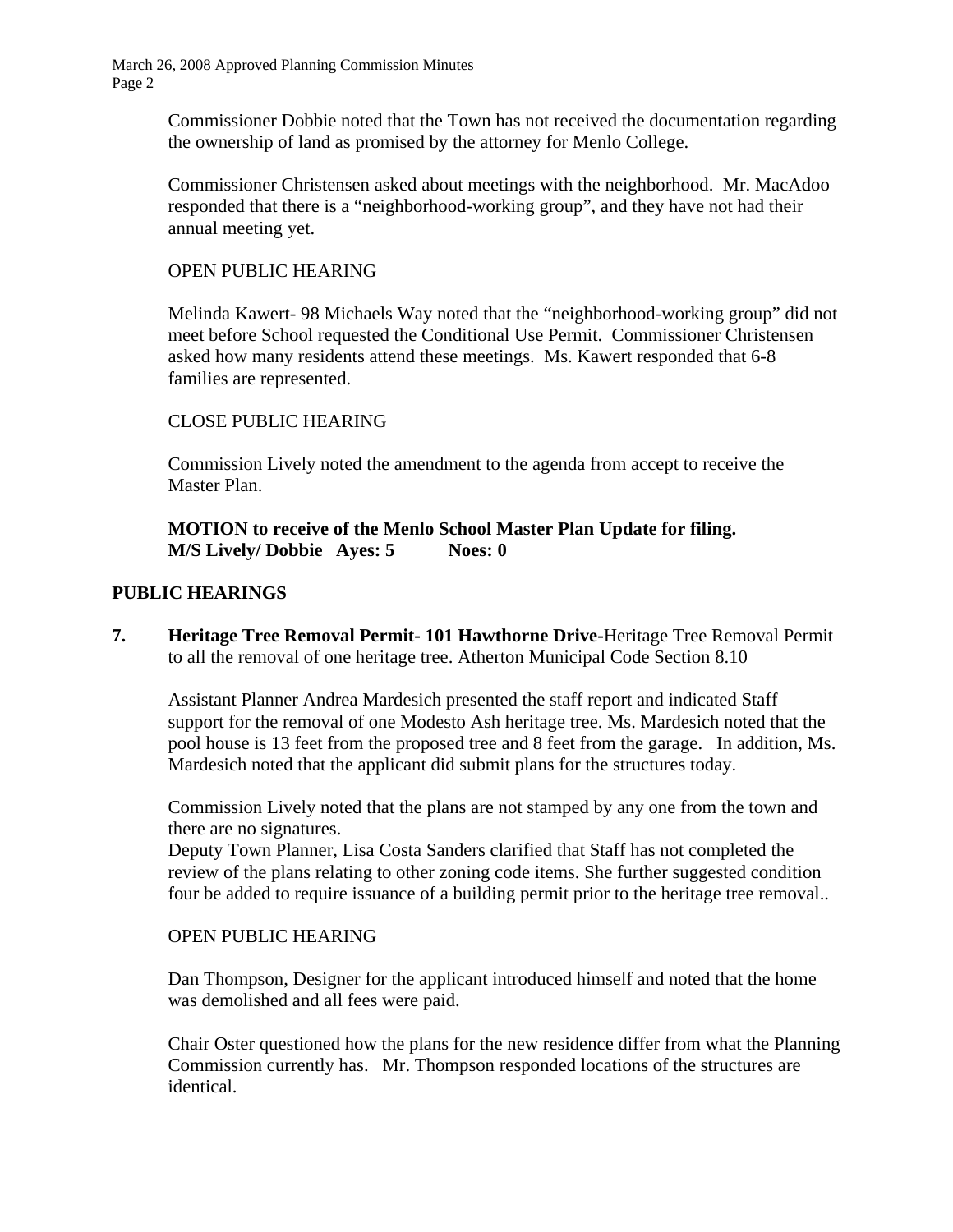> Commissioner Lively noted that on his site review he found a stump, and noticed that trees #21, 22 and #24 had been removed. Mr. Thompson responded that the only tree he is aware of that has been removed is #24. Town Arborist Kathy Hughes-Anderson clarified that trees #20 and #21 are under heritage tree size and #20 is a peach tree; tree #24 was growing horizontally under the canopy of tree #22.

Commissioner Lively responded that this is different from what the neighbor is saying. Ms. Hughes- Anderson noted that the 13" stump was not a large crowning tree.

Commissioner Dobbie questioned tree #18. Ms. Hughes- Anderson replied that tree #18 is still there.

Commissioner Lively asked if the applicant will be removing all foliage from the site. Mr. Thompson stated that they will not be removing all the vegetation and, that he and Ms. Hughes- Anderson walked the property and will work on a screening plan. He further noted that the owner does want to thin out some of the foliage.

Commissioner Waldron questioned when the property was transferred.

Ms. Hughes- Anderson noted that the Magnolia tree and some shrubs have suffered.

Commissioner Dobbie noted that the Modesto Ash is a lovely tree with a strange disease. Ms. Hughes- Anderson noted that the tree has been poorly pruned in the past. Commissioner Dobbie questioned whether this strange disease would kill the tree. Ms. Hughes- Anderson responded that this disease will not kill the tree. Commissioner Dobbie questioned if the tree was properly pruned would it make the tree healthier. Ms. Hughes-Anderson noted that with a combination of pruning and spraying, it might be able to reduce the disease.

Commissioner Waldron questioned whether the disease spreads. Ms. Hughes-Anderson replied it does spread by spores.

# CLOSE PUBLIC HEARING

Commissioner Waldron expressed frustration with the proposed removal of the heritage tree and is sad to see so many of the mature trees gone. However based upon this disease, would support removal of the heritage tree with replacement of 2- 48" box Native Oaks. Commissioner Dobbie expressed his frustration as well since the tree does not affect the building. However, he noted it seems like there is no real way to make the tree healthy. Commissioner Christensen expressed support for the proposed tree removal. However did recommend that there be some way we they can get the residents to take care of the trees so that this doesn't happen in the future.

Commissioner Lively noted that Modesto Ash trees are strong drought resistant trees, and that every tree has something wrong with it. He further noted that this property needed every tree possible since it has been cut to the bone.

Chair Oster stated that a Modesto Ash could get up to 70 feet tall and up to 30 feet wide.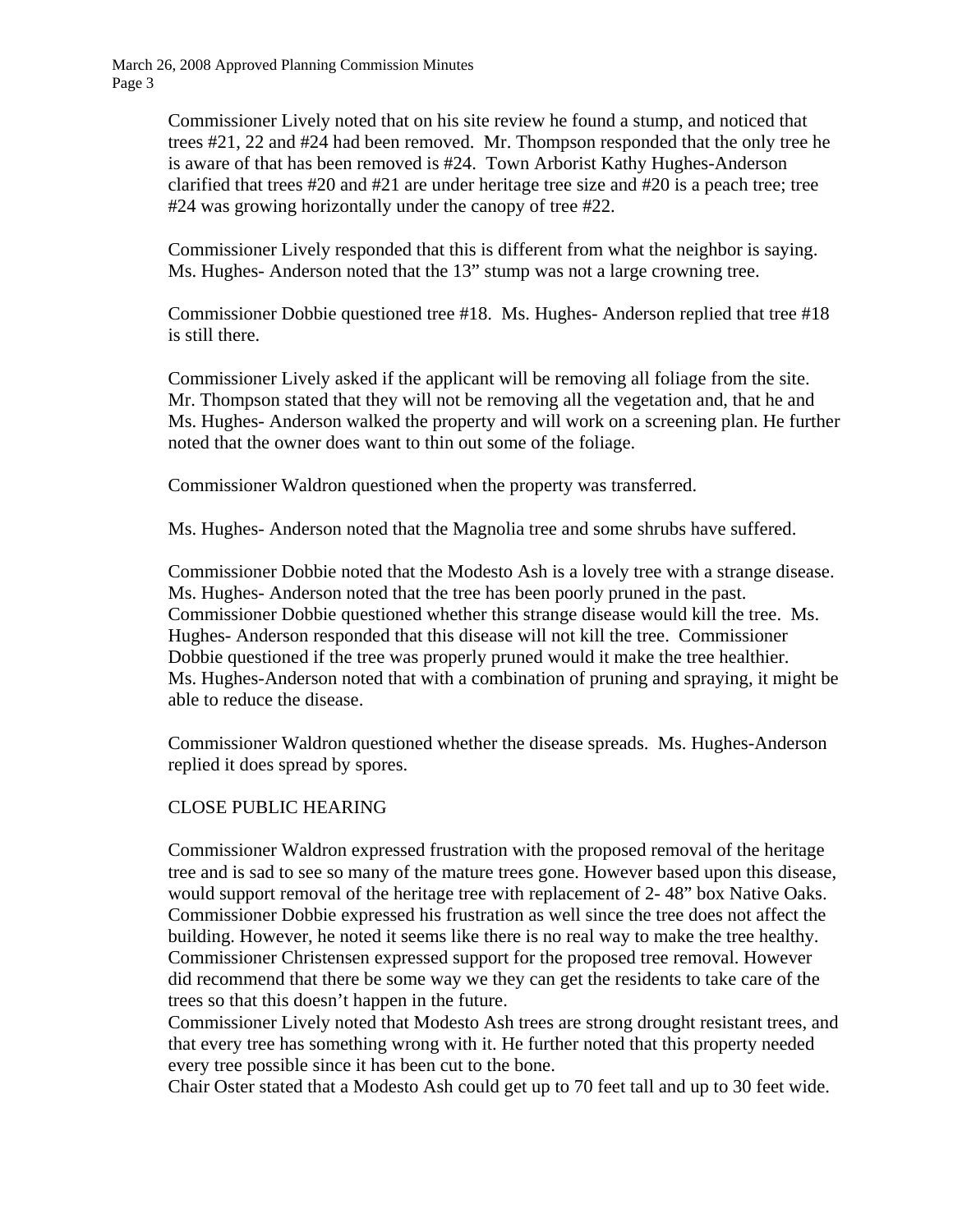> She asked if the front of the property is considered along James. Lisa Costa Sanders confirmed that the front of the property is along James. Chair Oster asked if the old house is non-conforming. Ms. Costa Sanders and Ms. Mardesich both responded it does seem to be non-conforming. Chair Oster noted that 19 of the 27 trees on the property are going to be removed. She further stated that the Modesto Ash is not an attractive tree, would hate to remove it; however would support removal with the following conditions; replace with 2- 36" and 1-48" box Native Oaks; applicant shall remove the ivy off the trees before building ; adequate watering of the Magnolia tree and; tree shall not be removed until the Town has issued building permit on the structure.

## **MOTION to approve Heritage Tree Removal Permit subject to the following additional conditions:**

**M/S Christensen/ Waldron Ayes: 3 Noes:2** 

## **Finding:**

1. The removal of the tree would not be contrary to the purpose and intent of the Atherton General Plan.

## **Additional conditions:**

1. Replacement planting shall be a minimum of with 2- 36" box size and 1-48" box size Native Oak trees.

- 1- The applicant shall remove the ivy off the trees before issuance of a building permit.
- 2- The applicant shall adequately water the Magnolia tree
- 3- Tree shall not be removed until the Town has issued building permit on the structure.
- **8. Tentative Parcel Map, Excessive Height Permit, Heritage Tree Removal Permit and Negative Declaration- 383 Walsh Road-** Tentative Parcel map to allow the subdivision from one parcel to two parcels, Excessive Height Permit to allow 28' tall sidewalls and a Heritage Tree Removal Permit to allow the removal of 13 heritage trees. Atherton Municipal Code Sections 17.32, 16.16 and 8.10

Deputy Town Planner, Lisa Costa Sanders presented the staff report. Regarding the Tentative Parcel Map: Ms. Costa Sanders noted Parcel A is the flag lot. Parcel B gives access to Parcel A and has the utilities easement. She further noted that both parcels exceed the minimum requirement for a subdivision.

Commissioner Lively questioned where the front / rear and sides are. Ms. Costa Sanders replied that the front of A is north and the rear is closest to 94 Tallwood. She further noted that Parcel B front is Walsh Road.

Commissioner Lively asked about the access strip being improvement. Ms. Costa Sanders noted that the access strip meets the technical code requirement for Lot A, although the strip does not need to be improved, as was confirmed with the City Engineer.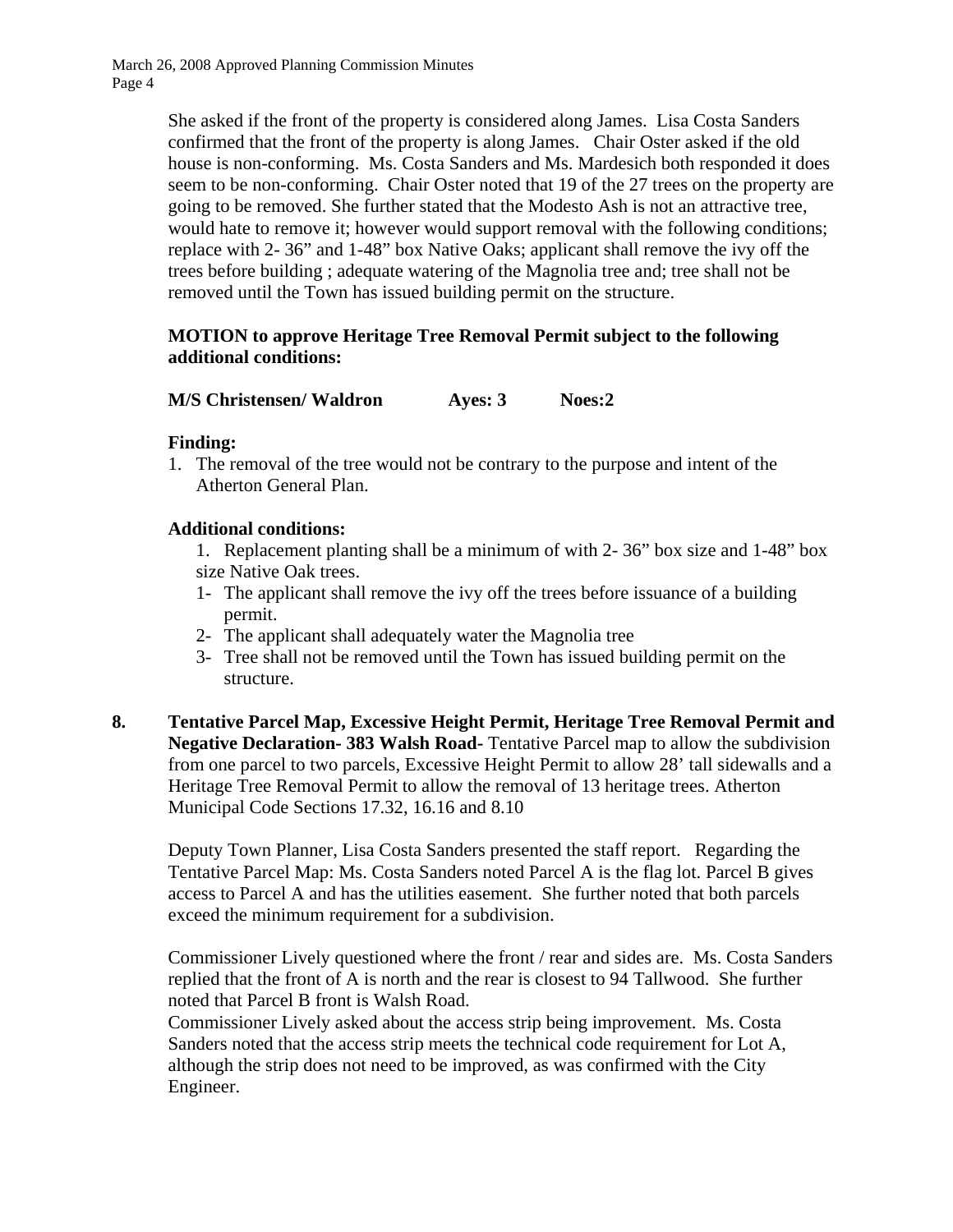> Commissioner Dobbie questioned whether there is a direct connection of Parcel A. He noted from a safety point people from Parcel A would want some easy access to Tallwood. Ms. Costa Sanders stated that the property owners are in conversations with 94 Tallwood for direct pedestrian access.

Relating to the Excessive Height Permit request, Ms. Costa Sanders noted that proposed residence is within the main building height and the excessive height permit is for the sidewall. She further stated that the proposed residence meets and exceeds the increased setback requirements for the excessive height. She further noted that the story poles were installed in response to neighbors request.

Relating to the Heritage Tree Removal request, Ms. Costa Sanders reported that there are 134 Heritage Trees on the site, 57 of which are Oaks. The owners are requesting removal of 13 heritage trees and have indicated most are Eucalyptus trees and the Oak Trees located in very close proximity to the former residence.

Action respond to the Mitigated Negative Declaration can act on them together or individually

## OPEN PUBLIC HEARING

Mark Heising and Liz Simons, owners of 383 Walsh Road, introduced themselves to the Commission.

Richard Beard, Senior Designer with BAR Architects; introduced himself to the Commission and reviewed the proposed home design in detail.

Eric and Sylvian Blazen, Blazen Landscape Architects reviewed the proposed landscape plan for the site, noting that they are retaining many of the existing landscape features..

Commissioner Dobbie questioned how many kilowatts the solar panels would generate.

Commissioner Christensen expressed concern with the proposed subdivision and questioned why they are requesting the subdivision. Liz Simons replied that they had originally planned to building a new 3,000 home for Mark's parents. At this time they have decided against building the home, however since they were so far along in the process that they would continue to move forward with the proposed subdivision. Commissioner Christensen noted if the Planning Commission was to approve everything but the subdivision would they reconsider. Owners, Mark and Liz replied that they would be willing to reconsider the subdivision plan.

Commissioner Lively questioned the screening. Mr. Blazen, Landscape Architect stated that the existing screening would not be touched, if anything they would be adding to the existing screening.

Commissioner Dobbie expressed concern that he would like to see a restriction that foliage be maintained.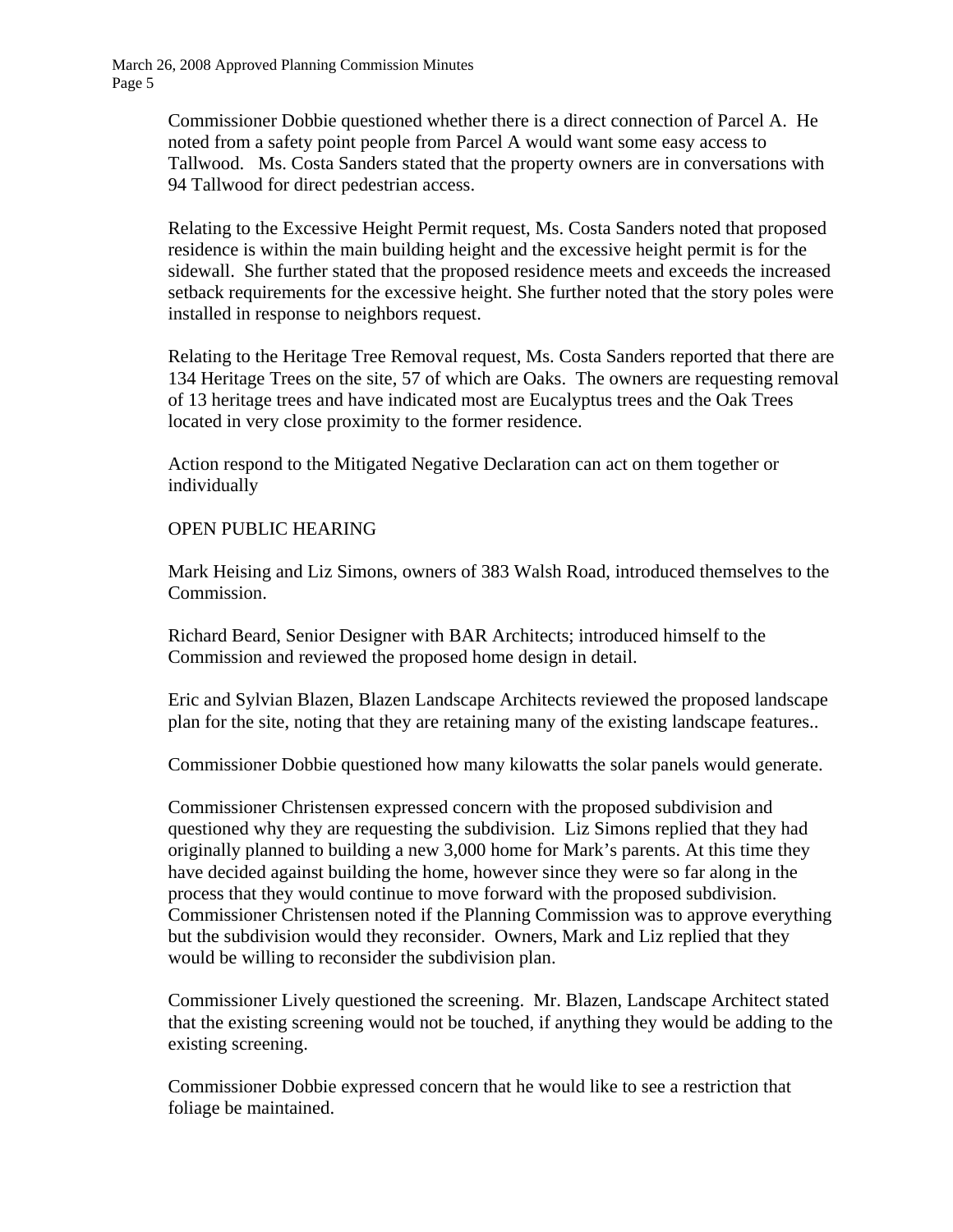Chair Oster noted that it is within the owner's best interest as well to maintain foliage.

## OPEN PUBLIC HEARING

Amy Delson, 5 Knoll Vista, commended everyone that they have worked with. She further noted that her only request is that there be more trees planted for screening from the Knoll Vista view.

Wayne Zouzounis, 1175 Trinity Drive, stated that this property is to the east of proposed Parcel B. He noted that he had submitted a list of concerns to the Town and expressed that he has no objection to what is being submitted other than the possibilities with the subdivision. He further noted that Parcel B is uniformly a steep lot, with virtually no flat areas. He noted that in 1979 the Planning Commission rejected the same request. He expressed his concern is not necessarily with the current owner, but with the next buyer. Mr. Beard requested that all future grading and construction be up for review and approval from the Planning Commission.

Commissioner Lively questioned what would they be doing with the 2800 cubic yards of dirt that is being removed. Mr. Tincher, contractor for the project responded that they are going to try to balance the site if at all possible. Some of the dirt will likely be trucked to other sites.

Mr. Blazen, Landscape Architect note that they would be using some of the dirt fill for terracing and by the pool.

Chair Oster expressed concern with the ability to get the large trucks up the driveway to the property. Mr. Tincher confirmed that the trucks are able to get to the site, and they used the larger trucks for the deconstruction.

## CLOSE PUBLIC HEARING

Commissioner Dobbie commended the owners on a beautiful residence. He noted concern with the proposed subdivision: finds it hard to see why anyone would buy Parcel B. He further expressed support for the vineyard and feels there is really no reason for a subdivision. He asked about the possibility of proposing a deed that all present vegetation not be allowed to be removed. He also expressed the need for access to Tallwood for pedestrians

City Attorney, Marc Hynes stated that if the trees of concern are not within our control now, they couldn't impose further restrictions. He indicated that the Commission could impose screening requirements of the residence.

Commissioner Dobbie noted that from the neighbors' perspective, if the proposed residence is lit up at night it would be extremely visible. He further recommended that all outside lighting be shielded. He further expressed the importance of an access road to Tallwood.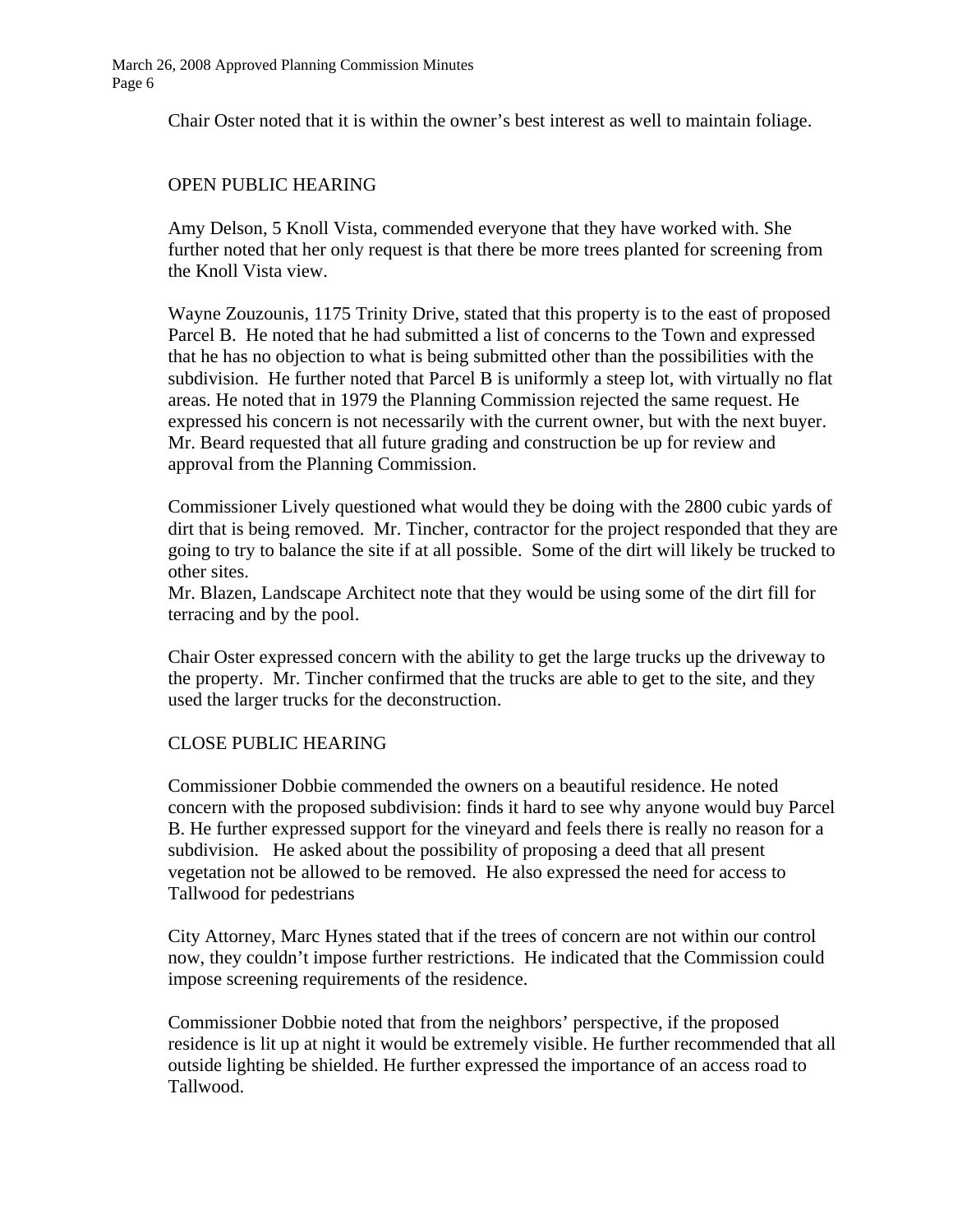> Liz Simons stated that they are working with the owners of 94 Tallwood to allow egress in an emergency.

> Commissioner Christensen expressed concern with the use of Parcel B and noted that the applicant should forego the subdivision.

Commissioner Lively also expressed his concern with the Parcel B and shares in Commissioner Dobbies' concerns with the outside lighting. He further stated that he would like to see the maintenance of the perimeter screening be tied to the excessive height permit.

Commissioner Waldron expressed support for the request of the excessive height. She commended the Architects and the owners on a good job with design. Commissioner Waldron also expressed support for the tree removal. She however expressed concern with the proposed subdivision .

Chair Oster expressed support for the proposed tree removal and noted that the property is beautiful. She further expressed support for the excessive height permit and noted that there has been so much time and energy spent into restoring the gardens. Chair Oster did however express her concern with the subdivision and if it where to be built upon, it would severely impact the neighbors.

| <b>MOTION</b> to adopt the Mitigated Declaration |           |           |
|--------------------------------------------------|-----------|-----------|
| <b>M/S Dobbie/ Lively</b>                        | Ayes: $5$ | Noes: $0$ |

**MOTION to deny the Tentative Parcel Map based on the configuration of Parcel B, the slope of Parcel B, the impact to the neighborhood and the isolation of Parcel A for access M/S Christensen/ Dobbie Ayes: 5 Noes: 0** 

**MOTION to approve the Excessive Height Permit for the sidewall height based on the following findings and subject to the conditions in the Excessive Height Permit with the following additional conditions:** 

**M/S Waldron/ Dobbie Ayes: 5 Noes: 0** 

#### **Findings:**

- 1. The proposed height exception/residence would be appropriate under the general plan of the town as outlined in this report.
- 2. The proposed height exception/residence at the proposed location will not be detrimental or injurious to persons, property or improvements in the vicinity and will not be detrimental to the public health, peace, safety, comfort, general welfare or convenience.

## **Additional Conditions:**

Additional condition 4 to require all exterior lighting shall be shielded or down lit so the source of the light does not shine on to adjacent properties.

Add to condition 3 that perimeter landscape screening shall be maintained.